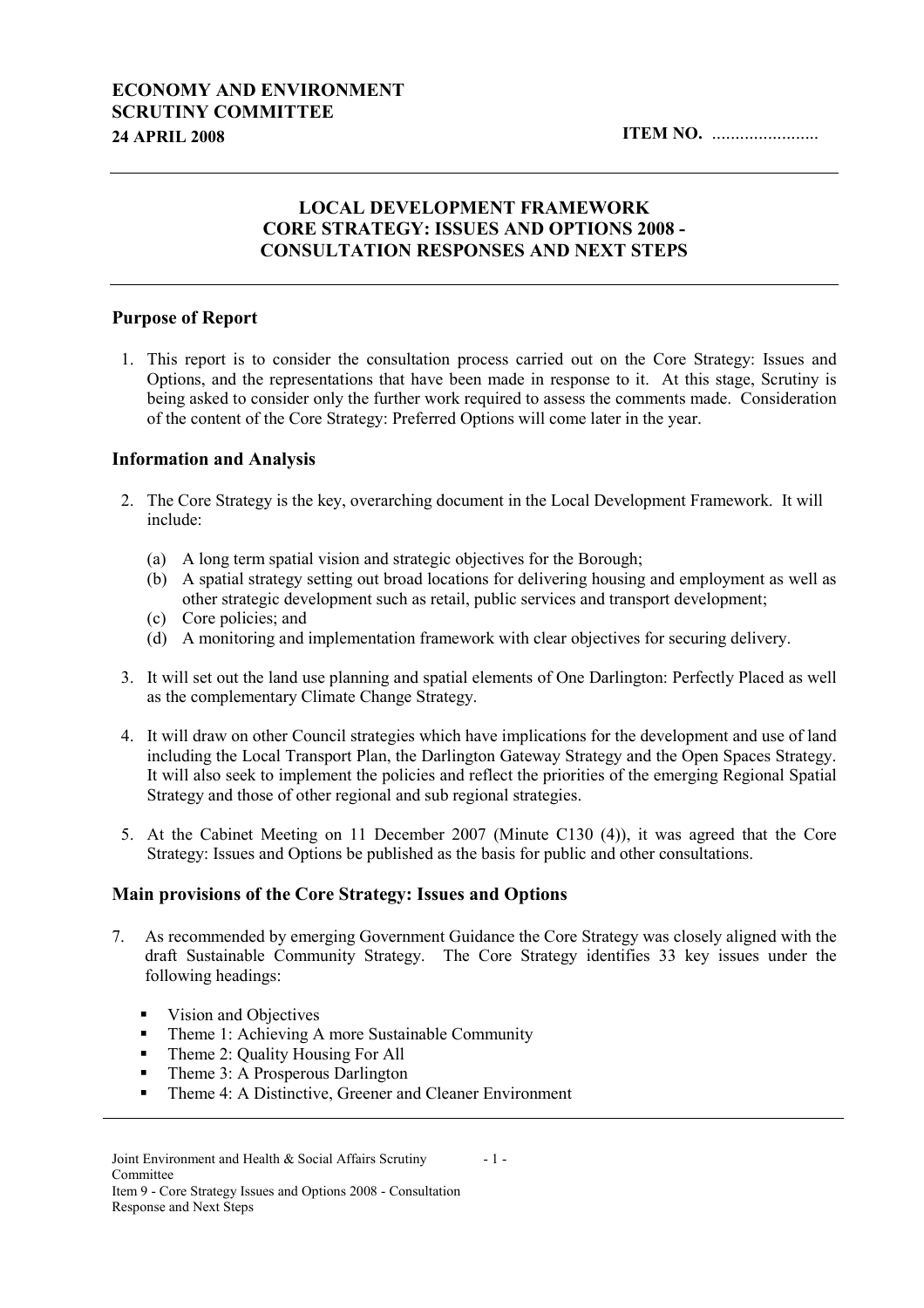- Theme 5: A Healthy and Safe Darlington
- Theme 6: A Vibrant Town Centre and Quality Local Shops and Services
- Theme 7: Efficient and Effective Transport Infrastructure
- 8. The focus was on those issues where there were genuine choices at a local level. It had regard to the likely scope of the Core Strategy but did not pre-judge its eventual content or form. The approach and amount of detail varied between issues as a result of the difference in the issues, the degree and importance of choices, as well as work already undertaken.

### Community and Stakeholder Consultation Undertaken

- 9. In accordance with regulatory requirements and the Council's Statement of Community Involvement, a period of public participation was held from 7 January to 15 February, alongside that for the draft Sustainable Community Strategy. The programme of events and activities involving the public and other interested groups included:
	- a. Throughout the consultation period 15 morning/evening/weekend drop-in sessions at the Council's Talking Together events complemented by additional events at the Cornmill Centre, Morrison's (North Road), Hurworth Grange, Sadberge and Heighington Village Halls and High Coniscliffe Primary School;
	- b. Presentation to Special Meetings for the Community Partnerships and Voluntary Sector, the Rotary Club, CVS and Middleton St George Parish Council representatives;
	- c. Members Briefing and Members Workshop on the 3 January and 15 February;
	- d. Presentation and discussion with members of GOLD at Havelock Community Centre on 16 January;
	- e. Presentation to, and discussion with, Darlington Planning Forum on 7 February;
	- f. Planning for Real workshop with 27th Darlington Brownie pack on the 21 and 28 January.
	- g. Presentation to, and discussion with the Darlington Partnership's Economy and Environment Sub-Group on 28 February.
- 10. An advertisement publicising the consultation was placed in the Northern Echo on 7 January. The drop-in consultation events were advertised in the Northern Echo and Darlington Advertiser on 4 and 16 January respectively. The January and February editions of the Town Crier each carried a full page editorial publicising the opportunity to comment. The consultation events were also publicised in Cockerton East and Haughton East Ward Councillors newsletters and were advertised locally.
- 11. In addition to the above, 922 letters were sent out to interested organisations, agencies and others to notify them about the consultation, and to provide them with information about the Core Strategy: Issues and Options. The information included the document itself, a summary leaflet and a general leaflet providing information on the Core Strategy and the Local Development Framework. A dedicated page about the Core Strategy was created on the Council's website, with all documents available there, together with an on-line reply form.

# General Response to the Consultation

12. A total of 101 written responses were received during the consultation period, of which 15 were posted using the on-line reply facility. The majority of the comments were made and sent on response forms. In addition to responses from statutory organisations and planning agents/representatives, 35% of responses came from the general public, an increase on the 2005 Issues and Options consultation, where there was minimal response from residents. There was considerable interest from Heighington, with 21 responses received from residents of the village. Verbal comments were also recorded at the various consultation events held.

- 2 -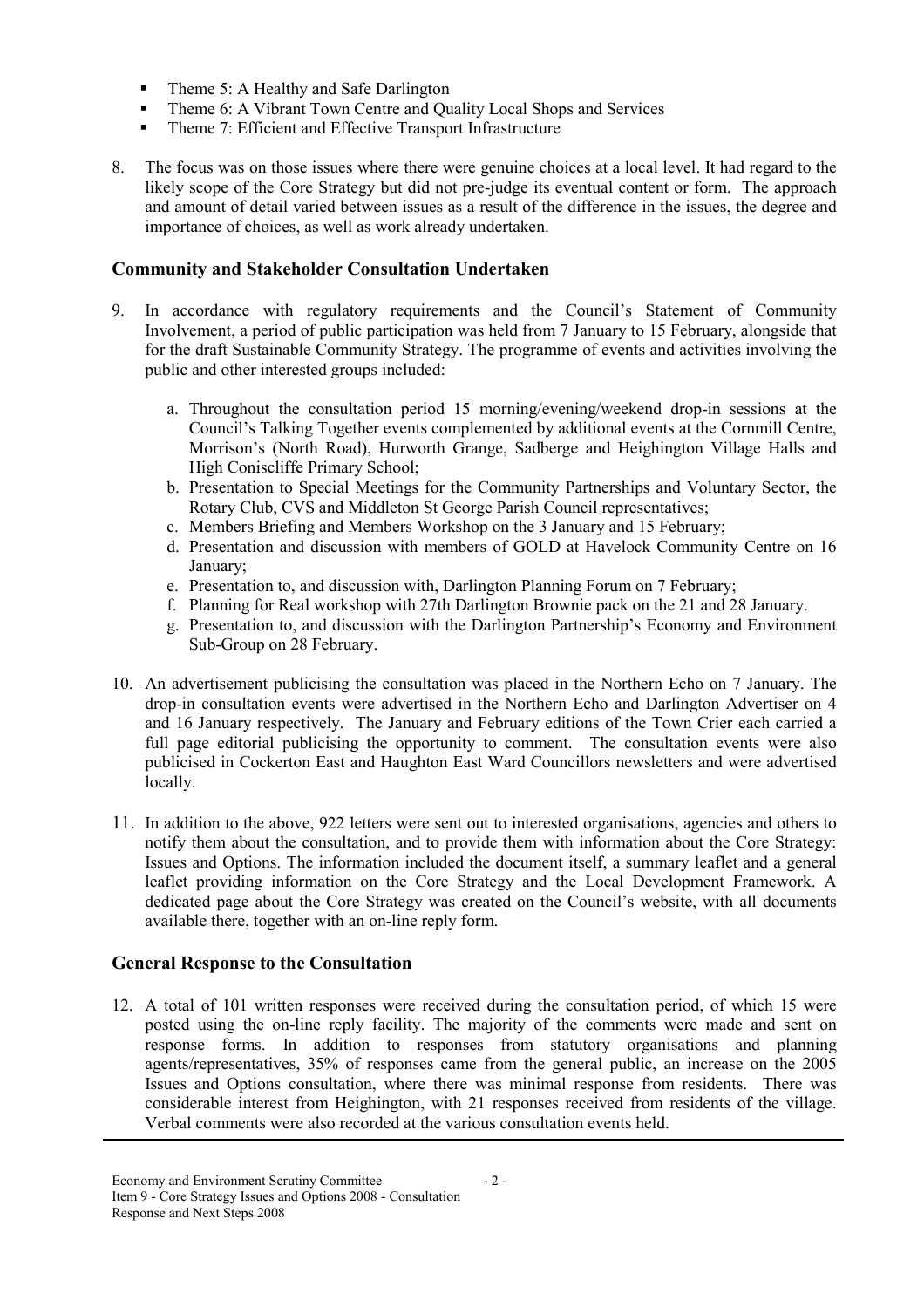### Responses Arising from the Consultations

13. This section identifies the key issues raised in the consultation responses, under the theme headings of the Core Strategy. All respondents raised useful points, though not all were Core Strategy issues. These will be addressed as appropriate in other Development Plan Documents and Supplementary Planning Documents.

## Vision and Objectives

- A number of respondents felt it was important to protect and enhance the special character and quality of the market town and the distinctiveness of the rural area. There was a strong view from residents of rural communities that any development in the villages should be complementary to and enhance the character of the village environment.
- **Turley Associates for Durham Tees Valley Airport felt that the importance of the Airport as a key** economic driver and gateway to the region should be promoted.
- The key factor for many respondents was that sufficient infrastructure should be made available to meet the needs of new development and the aspirations of the vision.
- Most respondents supported the sequential approach to development.
- Sport England felt that sports facilities should be included in objective 13.

#### Proposed Key Actions:

- To strongly reflect the land use planning and spatial elements of the One Darlington: Perfectly Placed vision which promotes the distinctive character of the Borough.
- Revisit the vision and objectives and consider wording in light of comments made.

#### Theme 1: Achieving a More Sustainable Community

- There was strong landowner/developer support for being a key centre in the Tees Valley City Region (option 1C) to conform with the emerging Regional Spatial Strategy, to maximise Darlington's strategic position and economic potential, whilst reflecting and enhancing the Borough's distinctiveness. Linked to this was the desire to promote population growth and economic growth (Option 2B) to meet the economic aspirations of the Borough to benefit residents and employers.
- In terms of maximising accessibility the majority of respondents supported a combination of options (3E but excluding option 3D), as the best way to improve public transport facilities, enhance sustainable transport and reduce car trips. Whilst it was felt this approach would reflect the objectives of locating new development in sustainable locations in and on the edge of urban areas, several respondents felt this should be extended to cover the whole Borough.
- The majority of respondents felt that it was important to promote high quality, safe, distinctive design in all development (combination of 5A and 5B). Many residents added that this approach could generate improvements to degraded landscapes, not just in identified areas but across the Borough. Many landowners/developers felt that more innovative, high quality design should be promoted at gateways and in the approaches to the town centre as these are focal points for visitors and could improve investment potential.
- There was general agreement that it would be difficult to specify a particular renewable energy technology on or off site as each case would need to consider detailed technical information, local issues and economic viability. Thus an energy mix for Darlington was seen as the best way forward (option 6C and 6I). Landowners/developers supported the standards set for sustainable buildings and renewable energy provision in the emerging Regional Spatial Strategy (options 6K and 6M) as higher standards could impact upon the economic viability of a development. A counter argument submitted was that to significantly impact upon the affects of climate change the standards should be set higher to promote sustainable development in the long term.
- Support was given for adopting the sequential approach to development in sustainable locations (option 7C). Strong representations were submitted by residents of Heighington and Middleton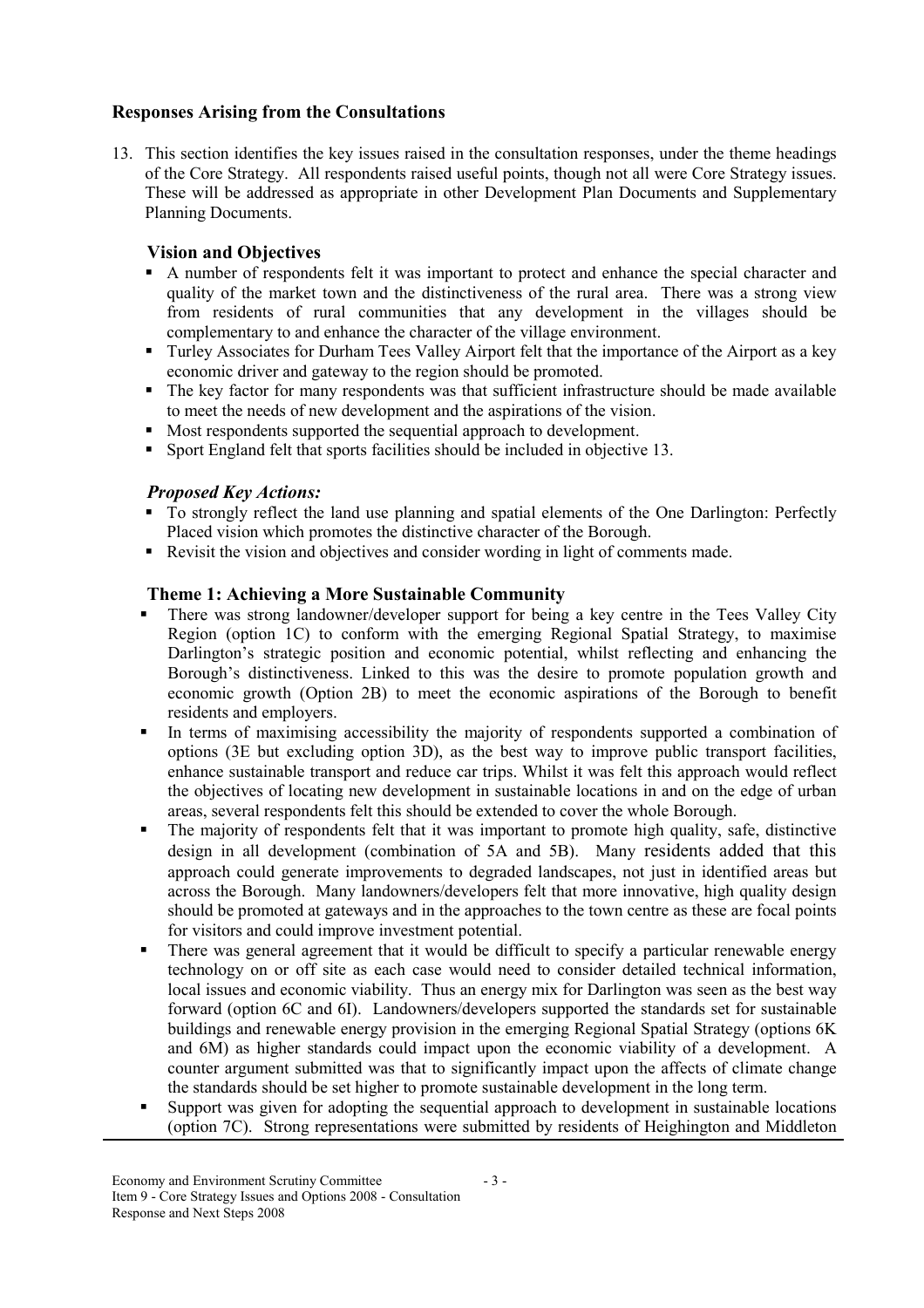St George against the extension of development limits in the villages. A counter argument was that some development should be supported in the villages, where there was an identified local need as this could help improve physical and social infrastructure for residents and provide for economic growth (option 7D). One respondent felt that the definitions of the different village types should be reconsidered.

 Landowners/developers strongly supported determining the type and level of planning obligations on a site by site basis to take account of local needs and site specific circumstances. One respondent suggested the Council would need to undertake an audit of sports facilities, consistent with national guidance before planning obligations could be sought for this issue.

## Proposed Key Actions:

- Undertake further consultations with key stakeholders to establish a policy framework for design, consistent with the emerging Design of New Development Supplementary Planning Document
- Analyse the findings of the emerging Tees Plain and East Durham Limestone Wind Capacity Study.
- Consider what other technical assessments may need to be undertaken relating to the benefits, feasibility and viability of renewable energy provision and sustainable building standards.
- Consider the benefits of different approaches to planning obligations in line with emerging government guidance.
- Undertake an audit of sports facilities in the Borough as part of the LDF evidence base.
- Re-consider the settlement hierarchy definitions.

# Theme 2: Quality Housing for All

- There was strong landowner/developer support for market led housing growth (option 9C), to conform with the emerging RSS, match the planned regional/sub regional economic growth, and enable more affordable housing to be provided. Nathanial Lichfield & Partners for Theakston Estates felt the Council should seriously consider over-allocation, given economic growth forecasts, strong market demand, and Tees Valley Housing Growth Point bid. A counter argument submitted was that local environmental capacity and protection of local distinctiveness should inform decisions about appropriate levels of housing growth
- Most respondents felt that new housing should be located through limited growth in the urban area (option 10A), with a range of sustainability considerations cited in support, though this was tempered by some concern for the potential threat of 'town cramming' to local distinctiveness of this option. Developers/agents/landowners generally supported moderate or substantial growth, citing the benefits of flexibility in meeting housing demand and the need for some housing in villages.
- There was support for the provision of all the types of specialist housing (affordable, lifetime and live-work) suggested, though the impact of provision on site viability, the need to consider the market for live-work units and the possible policy overlap of lifetime homes with building regulations and the national Code for Sustainable Homes were raised as concerns.
- Few respondents seemed to understand the nature of the options being presented for improving older housing.
- Meeting the needs of gypsies and travellers for accommodation on existing Council sites and private sites only (option 13A) attracted the greatest support. No response received from gypsy or traveller groups; there may have been a misunderstanding of the issues.

#### Proposed Key Actions:

• Revisit assumptions about how much housing is required to match projected economic growth;

 $-4-$ 

- Consider implications of potential Housing Growth Point Bid status
- Consider how best to secure lifetime homes;
- Further consultations with key stakeholders on the options for older housing;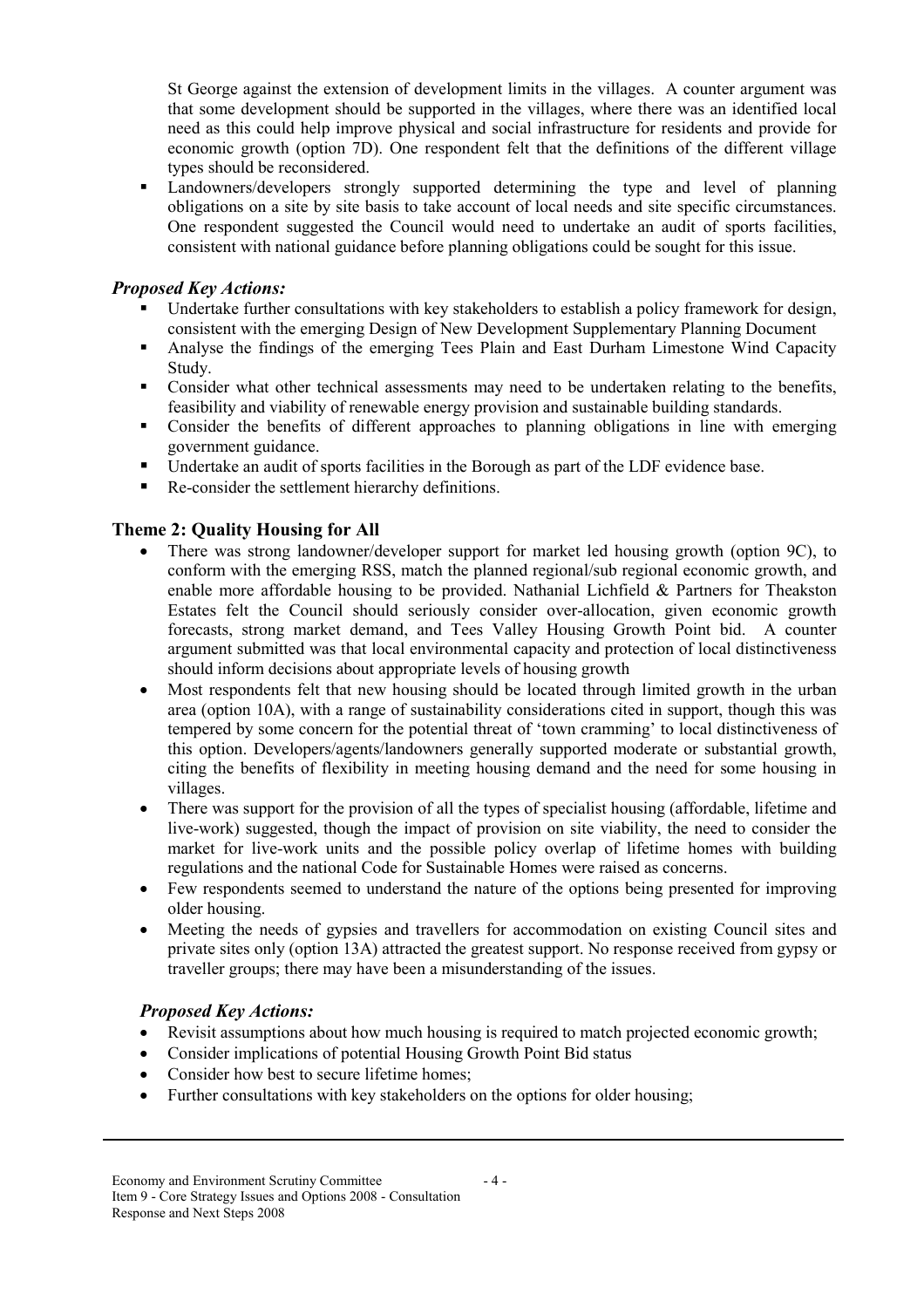Undertake specific consultations with gypsy and traveller groups about development of this policy.

## Theme 3: Prosperous Darlington

- Most respondents felt that we should plan to maintain modest employment growth (option 14B), though some felt that high growth is needed to maintain competitiveness regionally and capitalize on Darlington's location, and to fund social development. Others were concerned about the capacity of the environment, physical and social infrastructure to support high growth.
- In the distribution of new employment development, over half of respondents supported a managed employment land supply across the Borough (option 15B). The low provision scenario was supported by those with sustainability and protection of the countryside as primary concerns, whilst others pointed out that the market-led approach offers greatest flexibility.
- Redevelopment of existing employment land with new employment provision (option 16b) was strongly supported, and some concern was expressed about the sustainability of the trend towards relocating businesses to peripheral greenfield sites.
- As regards tourism, several respondents felt Darlington needs to develop a role complementary to that of more established tourist destinations nearby. Suggestions included building on the vibrant, historic market town image and the sustainable transport links to surrounding tourist destinations. The 'rural city' concept did not seem to be readily understood.
- There was general acceptance of need for employment development in the countryside, but only to sustain existing communities. Some felt it should be limited to uses linked to the land, others that it should be of an appropriate (small) scale only, to preserve the unspoilt countryside around the town that contributes to its attractiveness. There are possible water/sewerage infrastructure capacity issues in some rural areas and villages.

### Proposed Key Actions:

- Further consult key stakeholders to establish the merits and realism of high versus modest employment growth;
- Analyse the findings of the King Sturge Employment Land Review to underpin policy development on the distribution of new employment development.
- Further internal consultations on the appropriate policy approach to tourism.

#### Theme 4: A Distinctive, Greener, Cleaner Environment

- In relation to the urban fringe, respondents identified positive aspects of each option, thus a combination (option 20E) would help maintain and enhance its assets, improve accessibility and ensure the fringe was properly used and interpreted.
- Several key stakeholders identified the need to enhance biodiversity and geological conservation and heritage across the Borough and not just in designated sites/buildings and landscapes. Respondents indicated that a combination of biodiversity options (option 21F) would be the most sustainable and appropriate outcome. Natural England felt that the policy for trees should be incorporated with the approach to biodiversity to provide a more sustainable, comprehensive approach to the management of habitats.
- Key stakeholders supported the combination of 23B and 23C being consistent with national and regional guidance to reduce the opportunity for flood risk and the impact of surface water run off.
- The Environment Agency felt that the issue should include water pollution. Turley Associates for Durham Tees Valley Airport felt strongly that the Core Strategy should include detailed guidance/diagrams identifying the different types of safeguarding zones that cover the Borough.

#### Proposed Key Actions:

- Consider what other issues need to be reflected in a comprehensive approach to biodiversity.
- Consider the appropriate approach to safeguarding zones and whether this is a Core Strategy matter.

- 5 -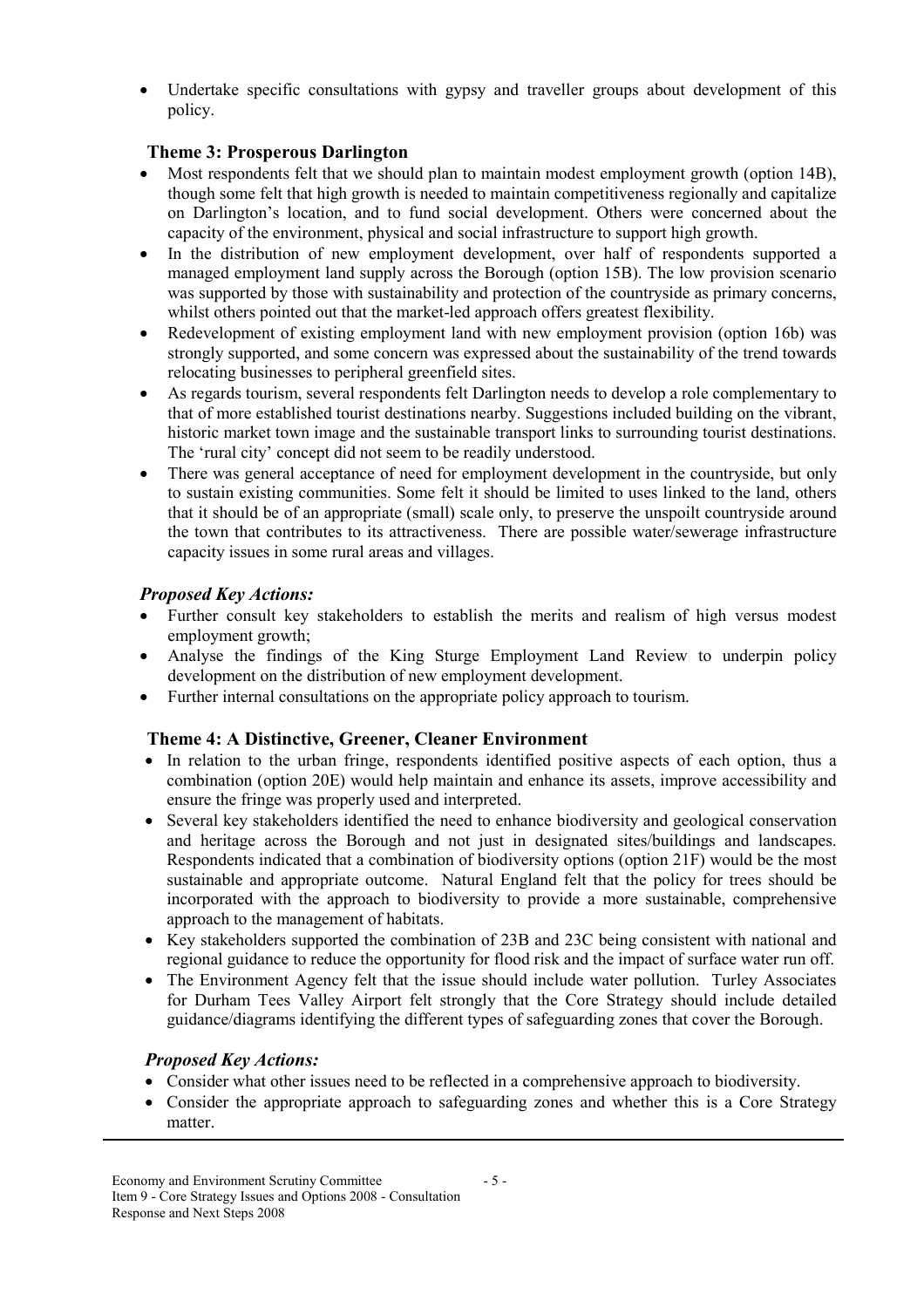### Theme 5: A Healthy and Safe Darlington

- In general, respondents supported the protection of open spaces, playing pitches and play areas for children and young people, with development on them an exception. Respondents agreed that the Council's Open Space Strategy and Playing Pitch Strategy should provide the basis for all future developments proposals on open space as they are consistent with national and regional guidance.
- Several respondents identified access to facilities as a concern, with several suggesting improving access to school sports facilities as being an approach to consider (option 26A). Safety at all sites was another identified issue.
- Respondents stated that provision for facilities in rural areas should be decided on a local basis, through consultation with the local community (Option 29B).
- DTZ for County Durham and Darlington NHS Foundation Trust identified the omission of the provision, development and modernisation of health care facilities in the Borough.

#### Proposed Key Actions:

- Undertake specific consultations with the County Durham and Darlington NHS Foundation Trust and other health providers in relation to the development of health facilities in the Borough.
- Consider how best to secure improved access to open spaces and playing pitches.

### Theme 6: A Vibrant Town Centre and Accessible Local Shops and Facilities

- Most respondents thought that a rigorous and pro-active approach to promoting the vitality and viability of the town centre is needed, though not at the expense of retaining local shops and service in rural and suburban areas. A number of respondents set out 'wish lists' of things that they felt the town centre should contain, such as a bowling alley, more and better shops, more quiet areas for relaxation and a new bus station.
- As regards the hierarchy of centres, the option to designate further local centres (option 31B) attracted most support, with one respondent suggesting that geographical gaps in the coverage of local centre catchments should be filled, e.g. Albert Hill, Skerne Park. Additional local centres were suggested by respondents for North Road/Harrowgate Hill and Lingfield Point, whilst West Park and The Square, Middleton St. George have also been suggested as district centres. Some suggested that existing retail destinations, e.g. Netto/Wickes, Haughton Road, should also be included in the retail hierarchy.
- No clear preference emerged in the responses to the issue of access to local facilities (Issue 32). The importance of local consultation and viability of facilities in rural areas was raised, and the point was made that new facilities associated with new development could be better located overall than existing provision. One respondent asked for short stay parking to be considered an integral element of local centre provision whilst another felt linking provision to a sustainable transport network was important.

#### Proposed Key Action:

 Consider in more detail the benefits of designating further local centres and how that could be justified in relation to current national planning policy (PPS6).

#### Theme 7: Efficient and Effective Transport Infrastructure

• Twice as many respondents felt that the line of the central section of the Cross Town Route should continue to be safeguarded than not if it can be supported by a detailed technical assessment. Those for retaining the route pointed to the continuing potential economic/accessibility benefits of having an east-west link, to match town's economic growth aspirations, whilst those against cited impact on local residents living nearby and the adverse impact of blight on securing the regeneration of land adjacent to the protected route. Open space for wildlife and railway heritage interpretation were suggested as alternative uses for the land.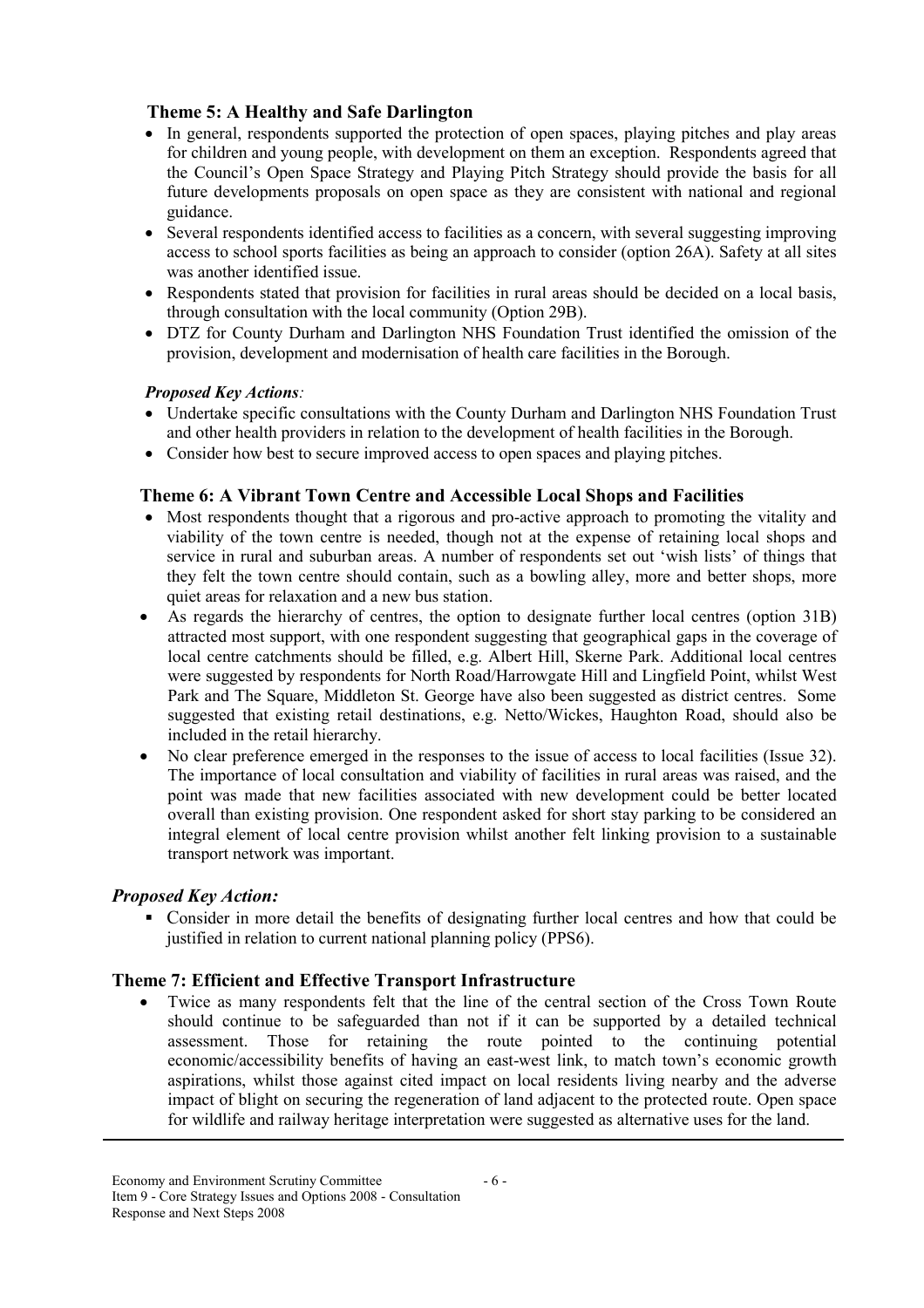- Several respondents felt that a wider range of transport policy issues should be addressed under this theme, not just roads. Suggestions included the airport, cycleways, footpaths, community transport, park and ride and a northern bypass for the town.
- Development should only be permitted if the transport infrastructure is able to cope with it.

### Proposed Key Actions:

• Undertake a detailed technical assessment of the benefits, feasibility and viability of the central section of the Cross Town Route.

### Other Comments

- The Yorkshire and Humber Assembly suggested further work should be undertaken with North Yorkshire authorities in relation to future Catterick Garrison proposals upon the Core Strategy.
- Responses made must be published and properly considered.
- Respondents suggested several further studies and data should be developed. These include:
	- Strategic Housing Land Availability Assessment
	- Strategic Housing Market Assessment
	- Feasibility study for renewable energy provision
	- Local Needs Assessment of sports facilities
	- Up-to-date health check data is needed, and constraints on growth need to be identified:
	- Up-to-date retail assessment needed.
	- Detailed technical assessment of the benefits, feasibility and viability of the central section of the Cross Town Route.

### Proposed Key Actions:

- Consider the need to undertake the studies identified.
- To assess the responses made and use them to inform the next stage of the Core Strategy or other Development Plan Documents or Supplementary Planning Documents, as appropriate.
- Undertake specific consultations with the adjoining local authorities of North Yorkshire and regional bodies to assess the impact of the Catterick Garrison proposals on the Borough.

# Sustainability Appraisal, Habitats Regulation Assessment and Equalities Impact Assessment

- 14. People also had the opportunity to comment on the Sustainability Appraisal (SA) and Habitats Regulations Assessment (HRA) of the Core Strategy: Issues and Options during the consultation process. SA Recommendations were highlighted next to the relevant issue in the Core Strategy. The documents were available alongside the Core Strategy and could be viewed or downloaded on the Council's website.
- 15. SA and HRA are statutory requirements and the reports were prepared by planning consultants BDP, with the assistance of an officer working group from across the Council. The SA looked at the social, economic and environmental effects of the Core Strategy issues, whilst the HRA assessed their impact on European designated nature sites (outside the Borough). Comments included:
	- Natural England suggested several additional baseline indicators, plans and programmes to be included to enhance the SA whilst another welcomed the provision of a robust evidence base and suggested that more rigorous targets should be used in future.

- 7 -

- Banks Development felt the SA assessment of option 6iB for wind energy provision was too negative and without supporting evidence would discourage provision in the Borough.
- The outcomes of the HRA were supported.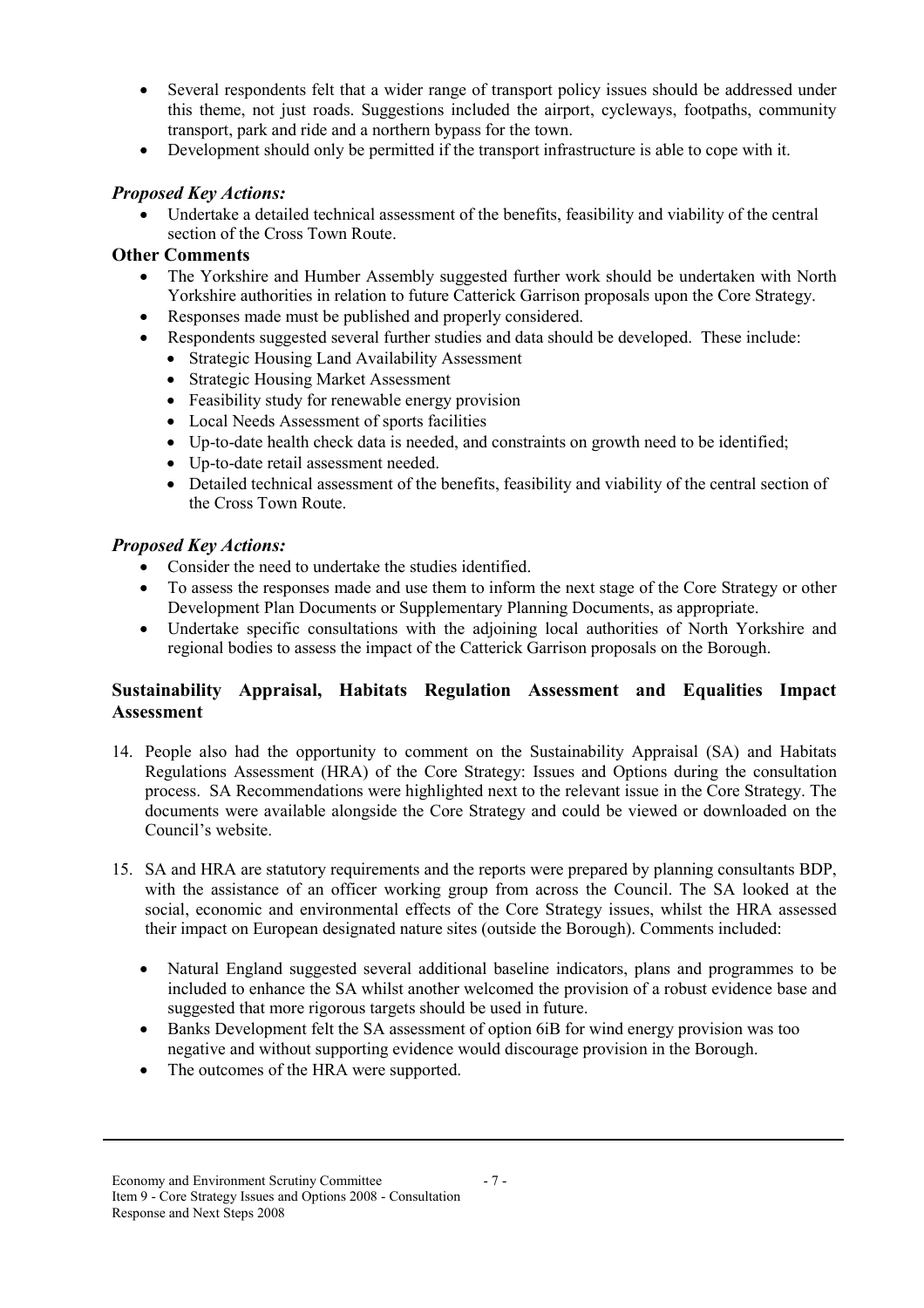### Proposed Key Actions:

- Revise the SA evidence base and ensure the baseline indicators and targets are up to date and reflect the indicators for One Darlington: Perfectly Placed.
- Revisit the assessment of 6iB as new supporting documents, such as a feasibility study for renewable energy provision become available.
- 16. In accordance with Council policy, an Equalities Impact Assessment (EqA) was also carried out. This demonstrated that the consultation process would involve a wide range of ethnic, disability, gender, religious and age groups. The EqA also noted that many location specific bodies were sent direct consultations including parish councils, Community Partnerships and community and residents groups. This will help ensure that as many different people from a variety of backgrounds and locations in the Borough had the opportunity to be involved in the preparation and future development of the Core Strategy.
- 17. A full schedule of the representations and other comments received during the public participation period are set out on the Council's website www.darlington.gov.uk/planning.

# Other Considerations

- 18. Since the substantive work was done on the preparation of the Core Strategy, two key documents have been published that are relevant:
	- a. Planning Policy Statement 1 Supplement: Planning and Climate Change (DCLG December 2007). This provides guidance on local requirements for decentralised energy to supply new development and sustainable buildings.
	- b. Regional Spatial Strategy: Further Proposed Changes (DCLG, February 2008). The full changes were discussed at the Cabinet Meeting on 18 March 2008 (Item 8m). Key changes include:
		- A new policy relating to reducing the activities that contribute to climate change
		- New strategic gap between Darlington and Newton Aycliffe
		- Reference to Central Park, Darlington in Policy 13 has been replaced by Central Darlington, to reflect the point that 'Darlington may have sustainable locations for a number of mixed use proposals'.
		- Faverdale Reserve (and Heighington Lane West) reinstated as 120ha site with potential for distribution and logistics.
		- Guideline housing figures have increased from an average of 310 per year to 395 per year 2004-2021
		- 74 additional Gypsy and traveller pitches are required in Darlington/Middlesbrough/Redcar and Cleveland/Stockton by 2020.

#### Next Steps

19. All respondents raised valuable points, though not all were Core Strategy issues. These will be addressed as appropriate in other Development Plan Documents and Supplementary Planning Documents. Relevant comments made will be considered alongside the SA findings and new information outlined above, as well as the outcomes of other work including the Strategic Housing Market Assessment, the Employment Land Review and the Housing Growth Point Bid. Further targeted consultations to progress proposed key actions will also be undertaken. Together these will form the basis of the next stage; the Core Strategy: Preferred Options. It will be presented to Cabinet and then the Council, with a recommendation that it be agreed for consultation. Consultation on the Preferred Options is expected in Autumn 2008.

- 8 -